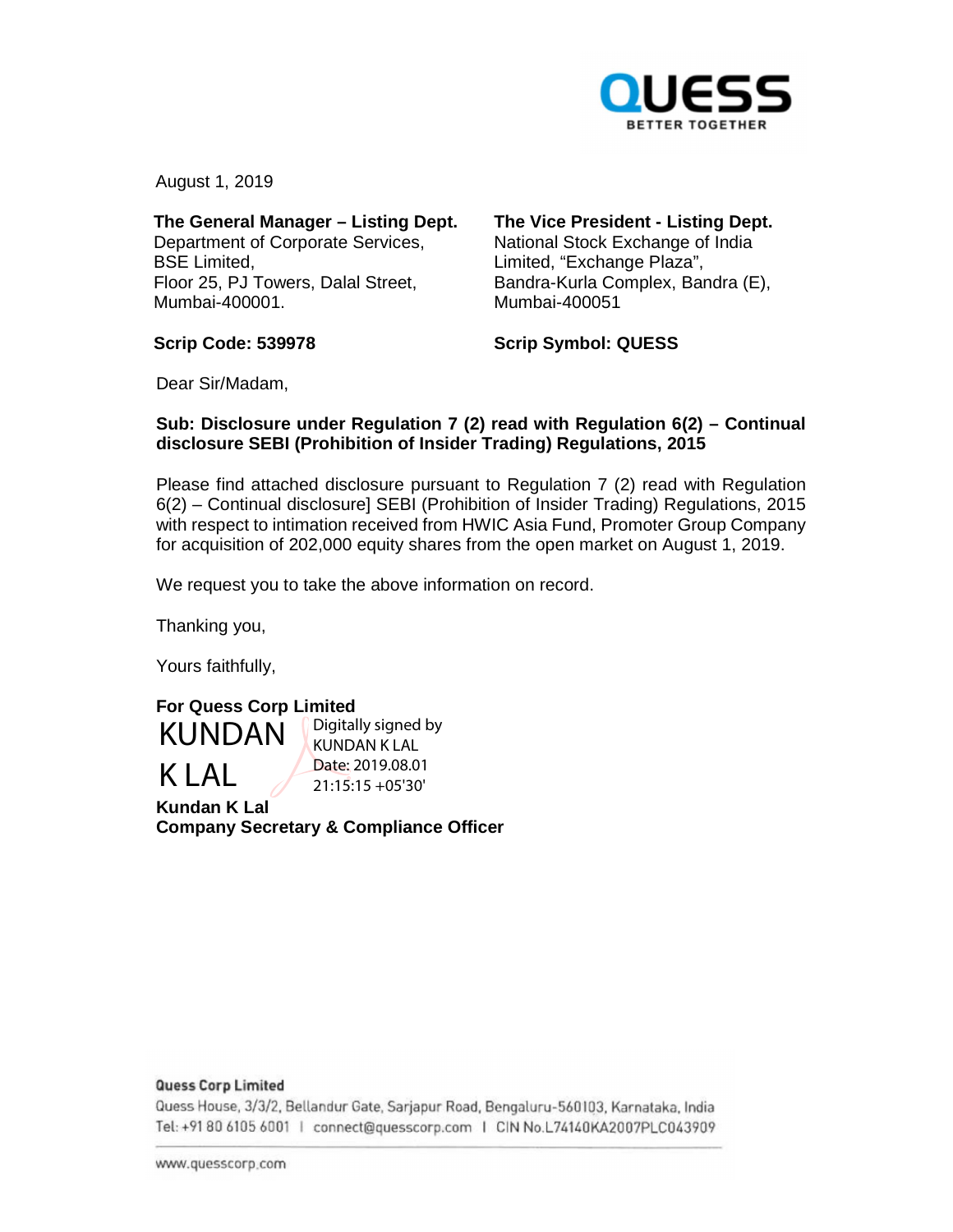HWIC ASIA FUND

Level 1, Maeva Tower, Silicon Avenue, Cybercity, Ebene 72201, Mauritius Tel: (230) 464 3044 Fax: (230) 468 1936

 $\mathcal{N}_{\mathcal{A}}$ 

August 1, 2019

To,

The Compliance Officer Quess Corp Limited 3/3/2, Bellandur Gate, Sarjapur Main Road, Bengaluru- 560103 India

Dear Sir/Madam,

## Sub: Compliance with SEBI (Prohibition of Insider Trading) Regulations <sup>2015</sup>

 $Asi<sub>a</sub>$ The Common Seal  $\overline{01}$ ub.

Please find attached the Form <sup>C</sup> as per SEBI (Prohibition of Insider Trading) Regulations, 2015, Regulaiton  $7(2)$  read with Regulation  $6(2)$  – Continual disclosures.

Kindly take the above on record.

Please acknowledge receipt.

Thank you.

Yours sincerely,

Amy Tan Sze Ping Director On behalf of HWIC Asia Fund

Encl.: As above.